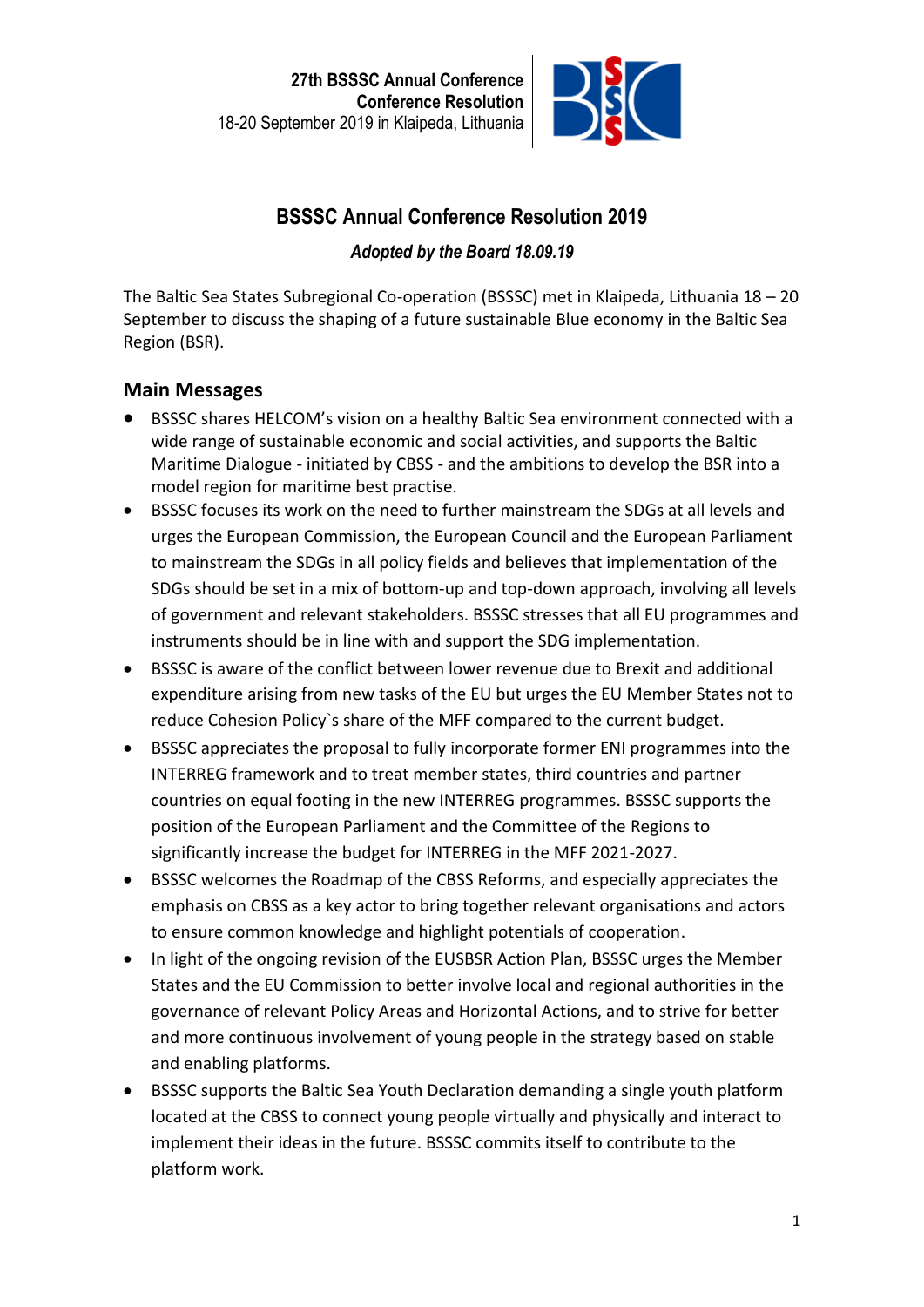

- BSSSC strongly supports the concrete work of the Northern Dimension Partnerships and recalls the better involvement of the sub-regions in the cooperation.
- BSSSC stresses the need for a stronger connection between the maritime policy and the climate policy. The Arctic area is close to the BSR and Arctic issues should play a significant role in the European Maritime Policy in future.
- BSSSC believes that the revised TEN-T network should more efficiently facilitate modal shift towards maritime transport. Motorways of the Sea (MoS) must be better integrated in the network, thus BSSSC invites the European Commission to include MoS in the TEN-T maps.
- BSSSC appeals to the decision-making bodies at all levels to integrate the protection of the maritime cultural heritage into the planning stage of maritime projects.

The Blue Economy has a significant importance for the whole BSR, and BSSSC shares HELCOM's vision on a healthy Baltic Sea environment connected with a wide range of sustainable economic and social activities. Clear water free from pollution of any kind, safe maritime traffic and healthy wildlife are of outmost importance for the sub-regions and their ability to promote sustainable development. BSSSC supports the Baltic Maritime Dialogue<sup>1</sup> and the ambitions to develop the BSR into a model region for maritime best practise.

BSSSC welcomes the strong contribution of youth in this conference and supports the project ideas and recommendations concerning sustainable and youth adequate tourism as well as plastic waste reduction developed by the successful Baltic Sea Youth Camp in Gdansk in June 2019 and during the BSSSC Autumn Youth Event in Klaipeda 17 and 18 September 2019.

## **Regarding sustainable development and the 2030 Agenda**

The 17 Sustainable Development Goals (SDGs) constitute our joint global action plan for a better future. Together they are a framework for political actions on all levels to face multiple challenges. A sustainable future in Europe and globally can only be realised if we all work together. BSSSC focuses its work on the need to further mainstream the SDGs at all levels, integrating economic, social and environmental aspects and recognising their inter-linkages - to achieve sustainable development in all its dimensions. BSSSC underlines the role of local and regional authorities in the implementation of the SDGs and urges all BSR regions to be ambitious in their implementation of the SDGs.

BSSSC urges the European Commission, the European Council and the European Parliament to mainstream the SDGs in all policy fields and believes that implementation of the SDGs should be set in a mix of bottom-up and top-down approach, involving all

<sup>1</sup> [https://www.cbss.org/wp-content/uploads/2019/03/Expert-Group-on-Sustainable-Maritime-Economy-](https://www.cbss.org/wp-content/uploads/2019/03/Expert-Group-on-Sustainable-Maritime-Economy-ToR-2018.pdf)[ToR-2018.pdf](https://www.cbss.org/wp-content/uploads/2019/03/Expert-Group-on-Sustainable-Maritime-Economy-ToR-2018.pdf)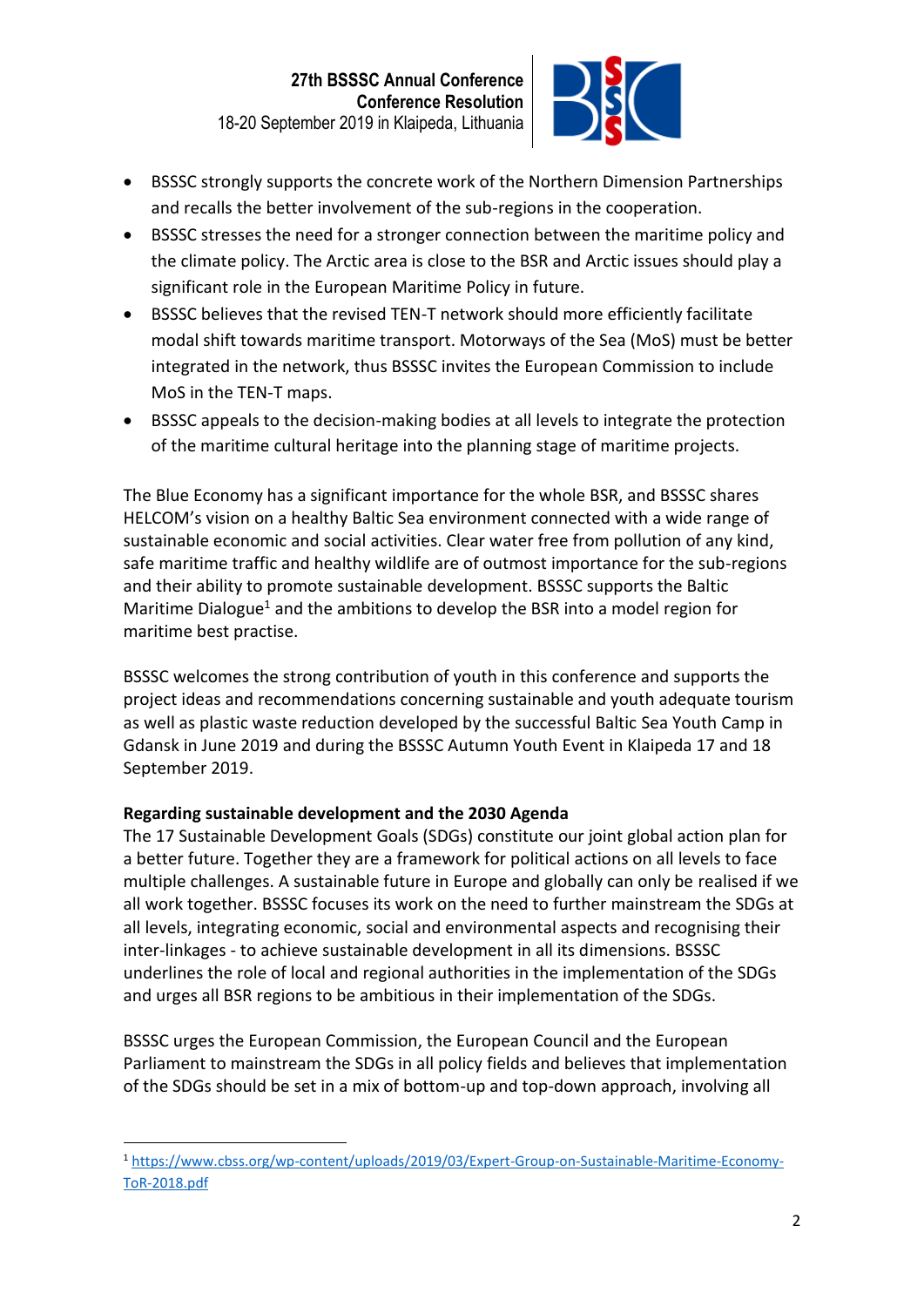

levels of government and relevant stakeholders. BSSSC stresses that all EU programmes and instruments should be in line with and support the SDG implementation.

BSSSC underlines the need to bring countries of the BSR closer to their citizens and finds the SDGs a good basis for this approach. The involvement and empowerment of youth should be a key element in this regard.

BSSSC recalls the 10<sup>th</sup> Annual Forum of the EU Strategy for the Baltic Sea Region (EUSBSR) in Gdansk in June 2019<sup>2</sup>, focusing on circular and sharing economy as an answer to demographic changes and environmental challenges in the BSR. BSSSC highlights the need to stimulate peer reviews, exchange of good practises and mutual learning between regions and cities/municipalities in the BSR and beyond.

## **Regarding the EU-budget (MFF) and Cohesion policy 2021 – 2027**

BSSSC is aware of the conflict between lower revenue due to Brexit and additional expenditure arising from new tasks of the EU. However, BSSSC underlines the important contribution of Cohesion Policy to the Treaty objectives of the EU, as well as to the future challenges. In view of its high European added value, BSSSC urges the EU member states not to reduce Cohesion Policy`s share of the MFF compared to the current budget.

In times of EU-scepticism and nationalism, the feeling of togetherness in Europe and in the BSR needs urgent support. Major instruments of European policies to contribute to this are the INTERREG programmes for cross-border, transnational and interregional cooperation as well as ENI programmes supporting cooperation at external borders. The INTERREG/ENI programmes make a significant contribution to European integration and to fostering good neighbourly coexistence in the BSR.

BSSSC appreciates the proposal to fully incorporate former ENI programmes into the INTERREG framework and to treat member states, third countries and partner countries on equal footing in the new INTERREG programmes. BSSSC supports the position of the European Parliament and the Committee of the Regions to significantly increase the budget for INTERREG in the MFF 2021-2027.

## **Regarding the role of the Council of the Baltic Sea States (CBSS)**

BSSSC welcomes the Roadmap of the CBSS Reforms<sup>3</sup>, endorsed by the Foreign Ministers and high-level representatives in Jurmala 3 June, and especially appreciates the emphasis on CBSS as a key actor to bring together relevant organisations and actors to ensure common knowledge and highlight potentials of cooperation. BSSSC is committed to its role as a strategic partner to the CBSS and will be happy to contribute to the proposed regional structured dialogue.

<sup>2</sup> <https://strategyforum2019.eu/10th-annual-forum-of-the-eusbsr>

<sup>&</sup>lt;sup>3</sup> [https://www.cbss.org/wp-content/uploads/2019/06/Roadmap\\_CBSS-reforms\\_FINAL\\_29.05.2019.pdf](https://www.cbss.org/wp-content/uploads/2019/06/Roadmap_CBSS-reforms_FINAL_29.05.2019.pdf)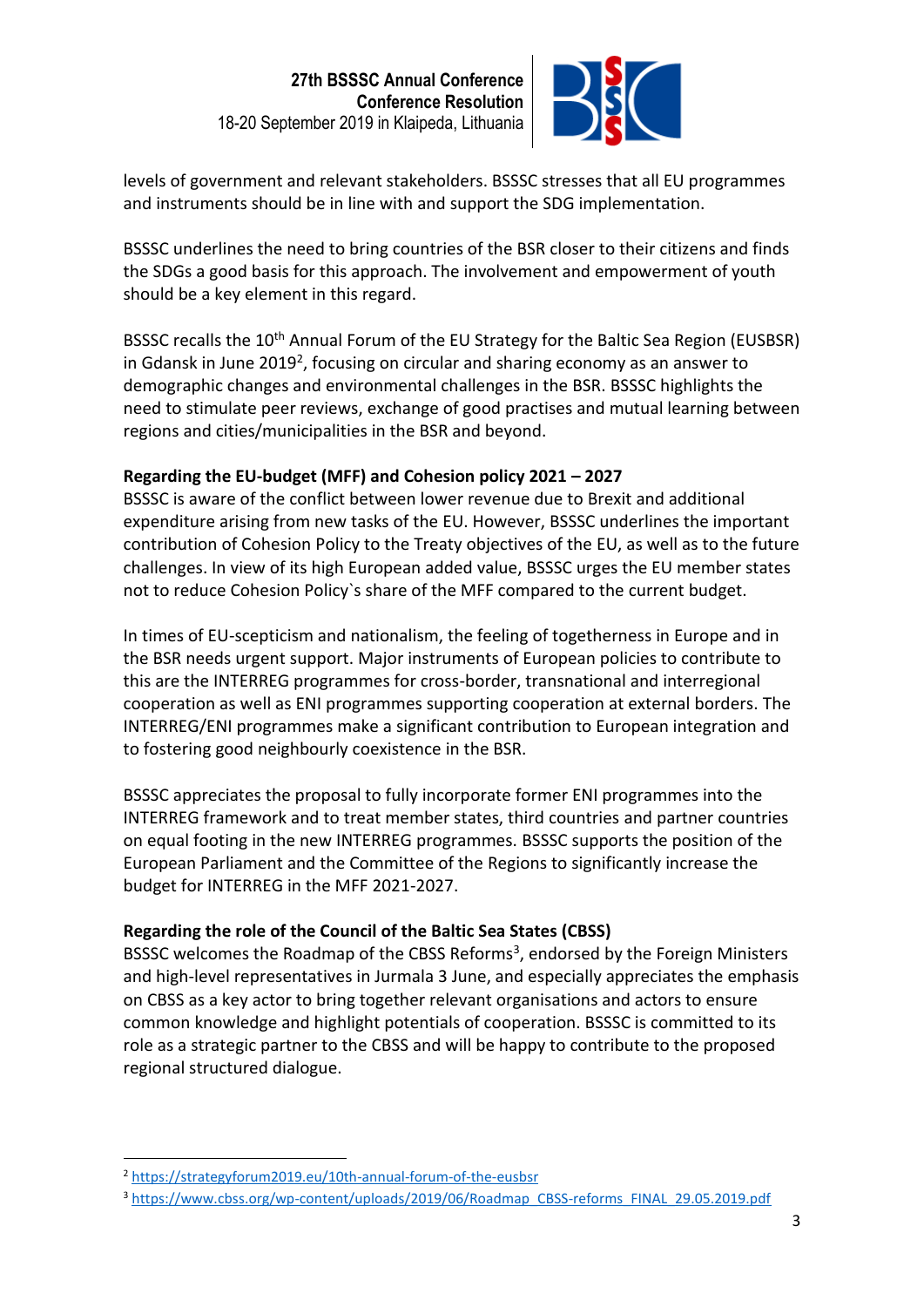

BSSSC recalls the Baltic 2030 Action Plan<sup>4</sup> and supports the CBSS Expert Group on Sustainable Development (EGSD) as a joint platform for implementing the SDGs and the Paris Climate Agreement in the BSR at all levels.

### **Regarding the EU Strategy for the Baltic Sea Region (EUSBSR)**

The EUSBSR constitutes an important basis for the actions of BSSSC and its regions. In light of the ongoing revision of the EUSBSR Action Plan, BSSSC uses this momentum to urge the Member States and the EU Commission to better involve local and regional authorities in the governance of relevant Policy Areas and Horizontal Actions. A broader ownership of the EUSBSR among all actors is vital for the acceptance and future of the strategy. BSSSC therefore highlights the need to ensure that the EUSBSR becomes an even better framework for cooperation with more vivid engagement of all political levels suitable to deliver more concrete and tangible results. BSSSC works in close cooperation with the Union of Baltic Cities (UBC) and the EuroRegion Baltic (ERB) to raise the voice of youth in the EUSBSR. BSSSC will continue to strive for better and more continuous involvement of young people in the strategy based on stable and enabling platforms.

#### **Regarding youth involvement and empowerment**

BSSSC acknowledges the youth of the BSR as important stakeholders when discussing the BSR today and tomorrow.

BSSSC recalls the successful Baltic Sea Youth Camp in Gdansk in June in the days ahead of the EUSBSR Annual Forum 2019 and calls on the National Coordinator Group of the EUSBSR to urge future forum hosts to include a similar youth event.

BSSSC supports the Baltic Sea Youth Declaration<sup>5</sup> demanding a single youth platform located at the CBSS to connect young people virtually and physically and interact to implement their ideas in the future. BSSSC commits itself to contribute to the platform work.

BSSSC acknowledges the [ReGeneration 2030 m](https://www.regeneration2030.org/)ovement for change and their efforts to promote the SDGs and the need for us all to act now.

**Regarding the Northern Dimension (ND) and cooperation with neighbouring countries** BSSSC gives a sub-regional contribution and perspective to the ND work and stresses the importance of dialogue and cooperation with neighbouring countries and their regions.

Celebrating its  $20<sup>th</sup>$  anniversary in 2019, the ND has proven its importance as a platform of cooperation in several policy areas. The joint work on both BSR and Euro-Arctic matters has a crucial importance for Northern Europe. BSSSC strongly supports the concrete work of the ND Partnerships and recalls the better involvement of the subregions in the cooperation.

<sup>4</sup> <https://www.cbss.org/sustainable-prosperous-region/egsd-baltic-2030-2/>

<sup>5</sup> [https://static.wixstatic.com/ugd/0d7ed5\\_5a4c1651b34f400c91a276665fd538bc.pdf](https://static.wixstatic.com/ugd/0d7ed5_5a4c1651b34f400c91a276665fd538bc.pdf)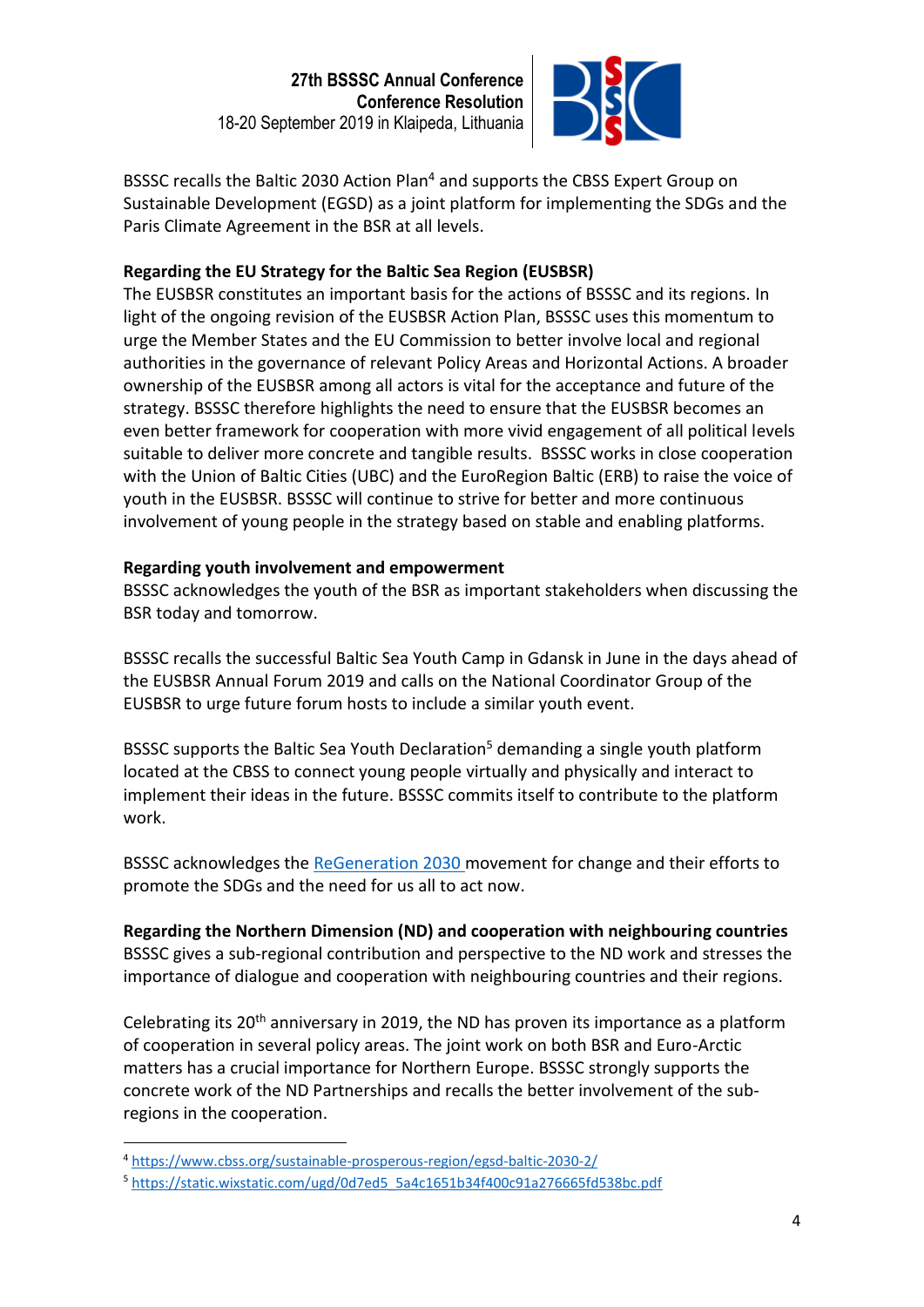

## **Regarding BSSSC policy areas and regions shaping the future of BSR blue economy**

## **Maritime Policy and Baltic Sea Action Plan of HELCOM**

Sustainable Blue Economy has a significant importance for the whole BSR. BSSSC wishes the EU to continue the funding of the Blue Economy also in the future. Blue Growth has a strong potential for sustainable business and innovations in many sub-regions in the BSR. Marine industries, clean tech, aquaculture, digitalisation and renewable energies, contribute positively to the prosperity of the whole area.

It is important to develop open innovation platforms also in the Blue Economy. The automation in the maritime traffic and the development of autonomous vessels should be promoted in the BSR. Fair global rules are crucial for innovative maritime industries, and BSSSC calls on the BSR states to work for this in relevant international fora. BSSSC stresses the need for a stronger connection between the maritime policy and the climate policy. The Arctic area is close to the BSR and Arctic issues should play a significant role in the European Maritime Policy in future.

BSSSC strongly supports the work of the CBSS Expert Group on Sustainable Maritime Economy (EGSME)<sup>6</sup>, and will continue its cooperation with CPMR Baltic Sea Commission Maritime Working Group.

The Baltic Sea Action Plan (BSAP)<sup>7</sup> is the most important tool for improving the ecological status of the Baltic Sea. As an observer in HELCOM, BSSSC promotes the implementation of the BSAP especially on the sub-regional level. The state of the Baltic Sea marine environment has to be improved to secure the diversity of species and habitats. BSSSC welcomes the progress achieved and encourages to continue working on the implementation of the HELCOM Regional Action Plan on Marine Litter by taking concrete regional actions as well as voluntary national ones to significantly reduce the influx and presence of marine litter by 2025 in the Baltic Sea.

## **Accessibility and green maritime transport**

BSSSC believes that the revised TEN-T network should more efficiently facilitate modal shift towards maritime transport. This would entail that ports are considered as cross border infrastructure and that the definition of cross border links includes maritime sections. Motorways of the Sea (MoS) must be better integrated in the network, and in order to strengthen the visibility and political support to MoS, BSSSC invites the European Commission to include MoS in the TEN-T maps. We would furthermore suggest having the Helsinki-Tallinn maritime link in the North Sea-Baltic core network corridor to be marked as solid line to reflect the objective of having a fixed cross-border link in the future. The EU is furthermore requested to develop and promote dedicated incentive

<sup>6</sup> <https://www.cbss.org/sustainable-prosperous-region/expert-group-sust-maritime-economy/>

<sup>7</sup> <http://www.helcom.fi/baltic-sea-action-plan>